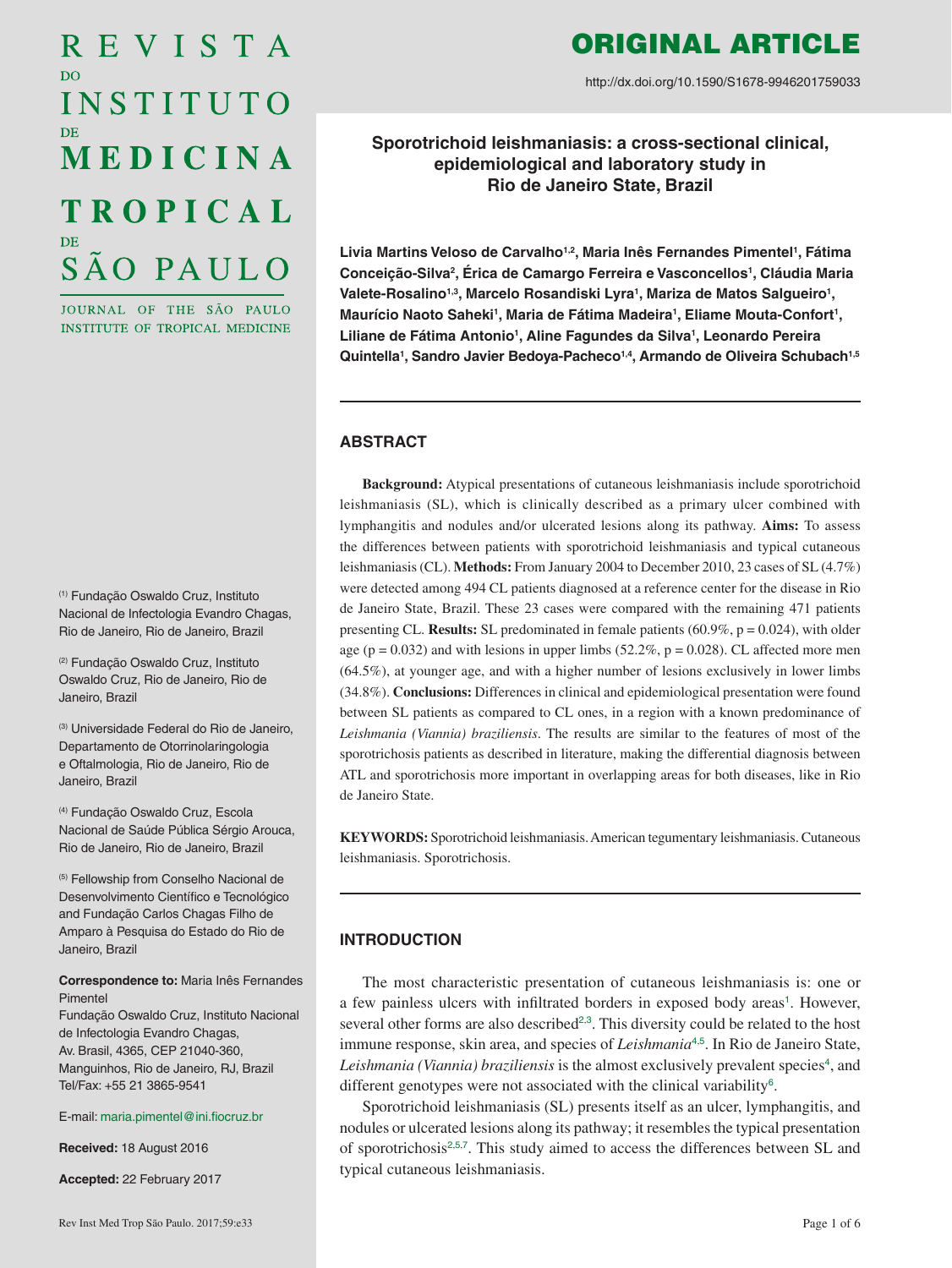### **MATERIALS AND METHODS**

Cross-sectional study with comparison of epidemiological and clinical parameters, laboratory findings at the time of diagnosis, as well as post-treatment followup, between sporotrichoid forms of leishmaniasis (SL) and typical forms of cutaneous leishmaniasis (CL).

We studied patients diagnosed with American tegumentary leishmaniasis (ATL) at a reference center for the disease in Rio de Janeiro, Brazil, between January 2004 and December 2010.

Patients who were included followed systematic research protocols, including epidemiological history, clinical examination and laboratory tests. Patients with concomitant involvement of skin and mucous membranes of the upper aerodigestive tract and those with diffuse anergic leishmaniasis were excluded.

Patients were evaluated by experienced dermatologists in the diagnosis and treatment of cutaneous leishmaniasis. Clinical diagnosis of SL was performed when there were ulcerated lesions accompanied by lymphangitis and gummas/nodes along the lymphatic path. Typical leishmaniasis lesions (CL) were not accompanied by this lymphatic pattern, and were generally comprised of ulcerated lesions with infiltrated borders, in most cases one lesion or a few; occasionally, an infiltrated plaque or, more rarely, verrucous lesions. Patients with ten or more lesions were also exceptions. Cases presenting with short lymphatic path around the lesion without gummas or nodules were not clinically classified as SL.

<span id="page-1-3"></span><span id="page-1-2"></span>Diagnosis of leishmaniasis was confirmed by visualization and/or isolation of parasites by at least one of the following methods: *Leishmania* spp culture in NNN+ Schneider media<sup>[8](#page-4-0)</sup>, or conventional histopathology and/or immunohistochemical examination<sup>[9](#page-4-0)</sup> of a skin lesion fragment collected through a biopsy procedure. Immunological tests included Montenegro skin test  $(MST)^{10}$  $(MST)^{10}$  $(MST)^{10}$  and serological tests such as the indirect immunofluorescence assay (IFA), and/or the enzyme-linked immunosorbent assay (ELISA)<sup>[11](#page-4-0)</sup>.

<span id="page-1-4"></span>The analysis considered clinical characteristics (gender, age, time of disease progression before diagnosis, affected area of the body, and response to treatment - cure or relapse of the disease), besides the results to the diagnostic exams listed above.

A database was constructed (SPSS16 software for Windows - SPSS Inc, Chicago, Illinois, USA), and kept under the responsibility of the authors, based on the records of the patients. Clinical features and the results of the laboratory exams of SL patients were compared with the same parameters of CL patients treated in the

same period at this reference center. Measurements of central tendency and dispersion for quantitative variables (age in years, MST in millimeters, time of disease progression before diagnosis in months) were calculated and subsequently these parameters were transformed into categorical variables as follows:

**Age:** < 25 years, 25 to 44 years, > 44 years.

**MST in millimeters:** negative (0 to 4 mm); and positive  $(\geq 5$  mm).

**Time of disease progression before diagnosis:** ≤ 3 months; and  $>$  3 months.

**Affected area of the body:** lesions exclusively located in upper limbs; exclusively located in lower limbs; and in other or multiple locations.

The variables were analyzed using the Pearson Chi Squared and Fisher's exact tests, as well as by logistic regression (SPSS16.0).

The species of *Leishmania* was determined in SL patients, whenever possible.

<span id="page-1-0"></span>Missing data were not considered in the analysis, but they were made explicit in [Table 1](#page-2-0).

## Ethical considerations

Patients signed an informed consent at diagnosis. This study is a subproject of a larger research project approved by the Institutional Ethics in Research Committee under the Nº 0016.0.009-02, and it was re-submitted to the same Board and revalidated under the Nº 0056.0.009.000-10.

#### **RESULTS**

During the analyzed period, among 579 patients with ATL, 84 patients had mucosal involvement and one patient had diffuse anergic leishmaniasis and were therefore excluded, since they had a particular immunological behaviour; 494 patients with cutaneous leishmaniasis were studied, among them 23 (4.7%) presented SL. [Figure 1](#page-3-0) shows lesions of patients with SL in upper limbs (upside) and typical CL lesions in lower limbs (bottom).

<span id="page-1-5"></span><span id="page-1-1"></span>Twenty patients (86.9%) with SL had positive cultures for *Leishmania* spp, and 18 were characterized as *L. (V.) braziliensis*. From the three remaining patients, one had parasitologically confirmed SL through visualization of amastigotes in histopathology; the other two had SL diagnosis made through a compatible clinical and epidemiological history, aside from positive immunological tests (MST, IFA and/or ELISA), as well as a good response to treatment with meglumine antimoniate.

The results of the clinical and epidemiological features, laboratory tests performed for diagnosis, and follow-up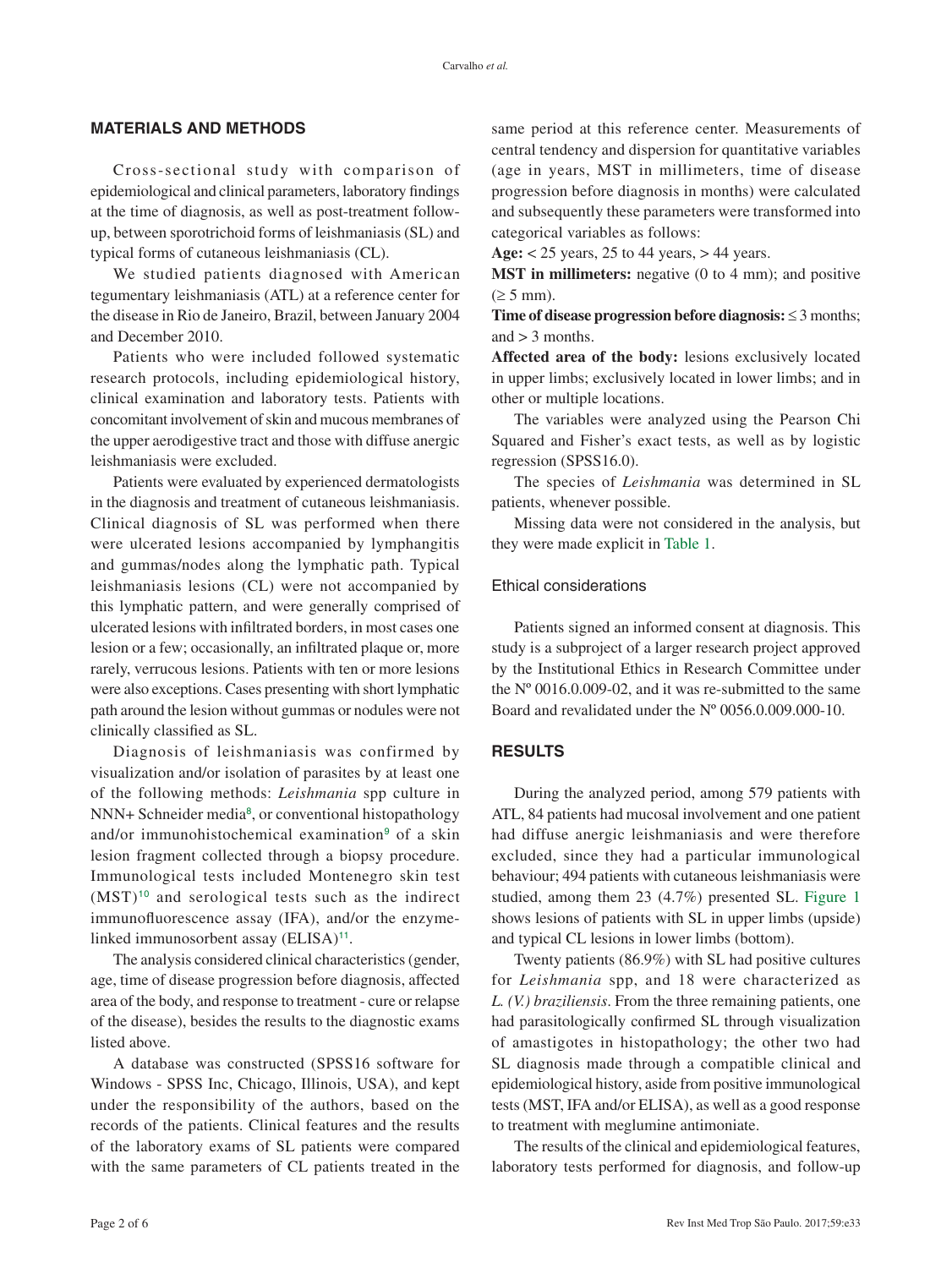|                                                                    |                                                                                             | <b>SL</b>                    | <b>CL</b>                  | p-value            |
|--------------------------------------------------------------------|---------------------------------------------------------------------------------------------|------------------------------|----------------------------|--------------------|
| Gender                                                             | Male                                                                                        | 39.1% (09)                   | 64.5% (304)                |                    |
|                                                                    | Female                                                                                      | 60.9% (14)                   | 35.5% (167)                | 0.024a             |
|                                                                    | Missing data                                                                                | 0                            | $\pmb{0}$                  |                    |
| Age (years)                                                        | Mean                                                                                        | 44.74                        | 35.94                      |                    |
|                                                                    | Standard deviation                                                                          | 19.010                       | 19.073                     | 0.906 <sup>b</sup> |
|                                                                    | Minimum                                                                                     | 13                           | 1                          |                    |
|                                                                    | Maximum                                                                                     | 80                           | 92                         |                    |
|                                                                    | $<$ 25 years                                                                                | 13.0% (03)                   | 31.8% (150)                |                    |
|                                                                    | $25 - 44$ years                                                                             | 52.2% (12)                   | 36.3% (171)                | $0.032^\circ$      |
|                                                                    | $> 44$ years                                                                                | 34.8% (08)                   | 31.8% (150)                |                    |
|                                                                    | Missing data                                                                                | 0                            | 0                          |                    |
| <b>Time of disease</b><br>progression before<br>diagnosis (months) | Mean                                                                                        | 2.55                         | 3.11                       |                    |
|                                                                    | Standard deviation                                                                          | 2.283                        | 3.769                      | 0.987 <sup>b</sup> |
|                                                                    | Minimum                                                                                     | 1                            | 1                          |                    |
|                                                                    | Maximum                                                                                     | 12                           | 53                         |                    |
|                                                                    | $\leq$ 3 months                                                                             | $90.9\%$ <sup>*</sup> (20)   | 75.3%* (342)               |                    |
|                                                                    | > 3 months                                                                                  | $9.1\%$ * (02)               | 24.7%* (112)               | $0.125^{\rm a}$    |
|                                                                    | Missing data                                                                                | 01                           | 17                         |                    |
| Affected site of<br>the body                                       | Exclusively upper limbs                                                                     | 52.2% (12)                   | 27.2% (128)                |                    |
|                                                                    | Exclusively lower limbs<br>Other/multiple sites, with<br>or without upper or lower<br>limbs | $17.4\%$ (4)<br>$30.4\%$ (7) | 34.8% (164)<br>38.0% (179) | 0.028 <sup>b</sup> |
| Montenegro skin test<br>(millimeters)                              | Mean                                                                                        | 21.75                        | 18.54                      |                    |
|                                                                    | Standard deviation                                                                          | 10.992                       | 12.008                     | 0.266 <sup>b</sup> |
|                                                                    | Minimum                                                                                     | 0                            | 0                          |                    |
|                                                                    | Maximum                                                                                     | 50                           | 75                         |                    |
|                                                                    | Negative (0-4 mm)                                                                           | $5\%$ <sup>*</sup> (01)      | $6.3\%$ <sup>*</sup> (26)  |                    |
|                                                                    | Positive ( $\geq$ 5 mm)                                                                     | $95\%$ * (19)                | 93.7% (384)                | 1.000 <sup>a</sup> |
|                                                                    | Missing data                                                                                | 03                           | 61                         |                    |
| <b>Indirect</b>                                                    | Negative                                                                                    | 41.2%* (07)                  | 29.5%* (101)               |                    |
| immunofluorescence<br>assay (IFA)                                  | Positive                                                                                    | 58.8%* (10)                  | 70.5%* (241)               | 0.294a             |
|                                                                    | Missing data                                                                                | 06                           | 129                        |                    |
| Enzyme-linked<br>immunosorbent<br>assay (ELISA)                    | Negative                                                                                    | $21.1\%*(04)$                | $11.6\%$ <sup>*</sup> (35) |                    |
|                                                                    | Positive                                                                                    | 78.9%* (15)                  | 88.4%* (267)               | 0.266a             |
|                                                                    | Missing data                                                                                | 04                           | 169                        |                    |
| Culture for Leishmania Negative                                    |                                                                                             | 13.0% (03)                   | 14.2%* (57)                |                    |
|                                                                    | Positive                                                                                    | 87.0% (20)                   | 85.8%* (345)               | 1.000 <sup>a</sup> |
|                                                                    | Missing data                                                                                | 0                            | 69                         |                    |
| Histopathology                                                     | Without parasites                                                                           | 52.2% (12)                   | 42.2%* (151)               |                    |
|                                                                    | With parasites                                                                              | 47.8% (11)                   | 57.8%* (207)               | 0.389a             |
|                                                                    | Missing data                                                                                | 0                            | 113                        |                    |
| <b>Post-treatment</b><br>follow-up                                 | Cure                                                                                        | 70.6%* (12)                  | 79.4%* (274)               |                    |
|                                                                    | Re-activation                                                                               | 29.4%* (05)                  | $20.3\%$ <sup>*</sup> (70) | 0.394a             |
|                                                                    | Missing data                                                                                | 06                           | 127                        |                    |

<span id="page-2-0"></span>**Table 1 -** [Clinical-epidemiological and laboratory characteristics, besides post-treatment follow-up- of patients with sporotrichoid](#page-1-0)  leishmaniasis (SL) and typical cutaneous leishmaniasis (CL), 2004 - 2010

\*Valid percentages, missing data cases excluded. () Number of cases. ªFisher's Exact Test. <sup>b</sup>Pearson Chi Square. °Logistic regression. **Bold p-value** statistically significant.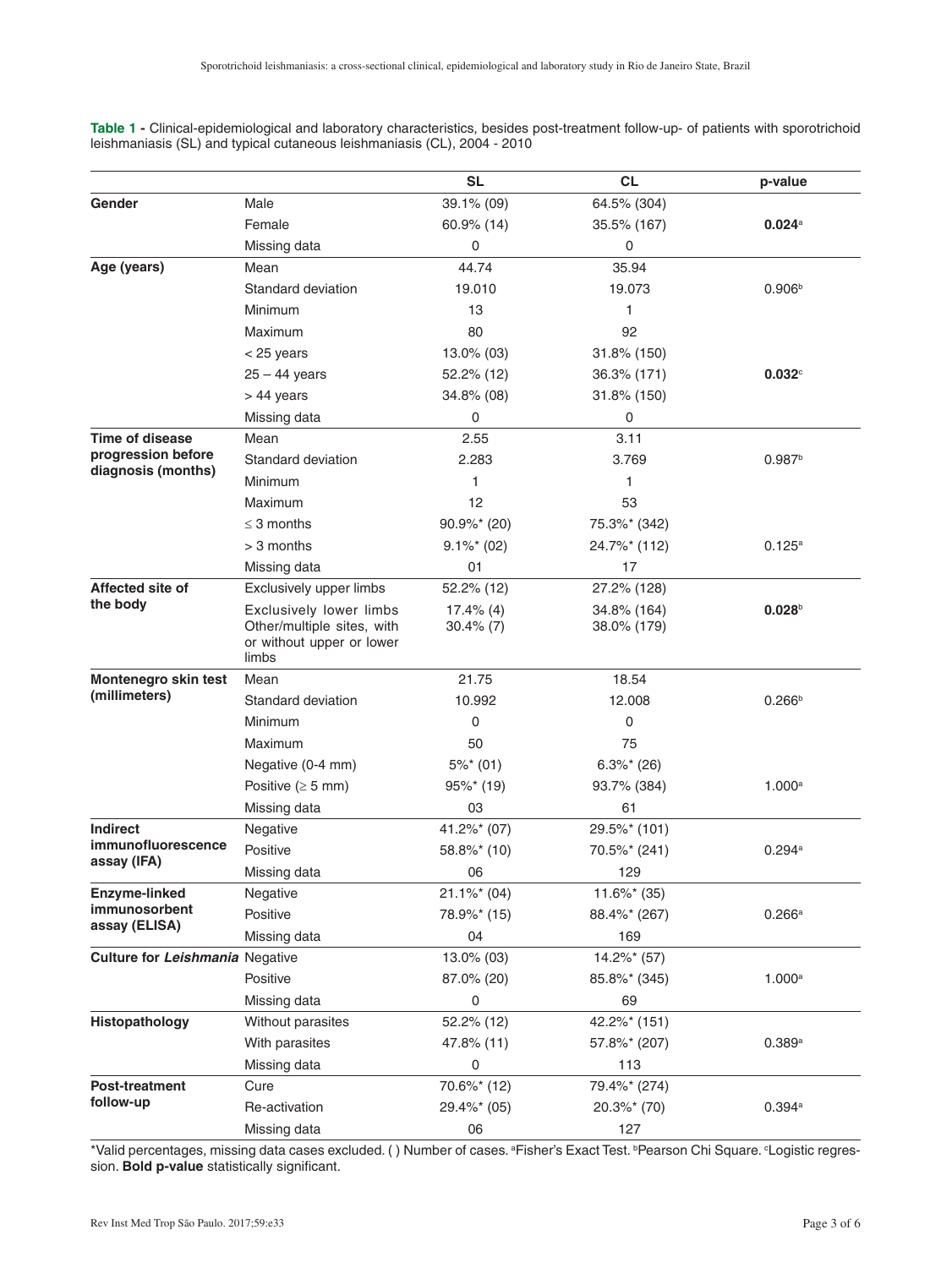<span id="page-3-0"></span>

**Figure 1 -** [Sporotrichoid leishmaniasis in upper limbs \(upside\) and typical cutaneous leishmaniasis in lower limbs \(bottom\)](#page-1-1)

after treatment for both groups of patients (SL and CL) are presented in [Table 1](#page-2-0).

#### **DISCUSSION**

There were significant differences when clinical and epidemiological characteristics of patients with SL and CL were compared, with more females and older age in SL. Patients with CL were predominantly males, in agreement with data from the Ministry of Health of Brazil, which reported 74% of cases of cutaneous leishmaniasis in men<sup>1</sup>. Although in both groups the lesions were mainly detected in exposed areas, we observed a predominance of lesions in the upper limbs in the SL group, as compared to the CL group, which presented a higher number of lower limb lesions, as classically described in the literature<sup>[3](#page-4-0),[12](#page-5-0)</sup>. Interestingly, those features were are also present in sporotrichosis in Rio de Janeiro, with a predominance of older females and lesions in the upper limbs<sup>[13](#page-5-0)</sup>. They are different pathogens showing similar clinical-epidemiological characteristics. Despite diverse explanations for their occurrence, in the case of sporotrichosis transmitted by cats, older women are more likely to care for and feed infected animals, which could also explain why lesions are presented mostly in the hands and forearms/arms due to the manipulation of cats<sup>[13](#page-5-0)</sup>. Leishmaniasis, however, is transmitted by sand flies and this explanation does not elucidate the results obtained in SL.

We have generally observed that SL patients behaved similarly to CL patients in terms of laboratory exams, and did not present different post-treatment prognosis either.

<span id="page-3-6"></span><span id="page-3-5"></span><span id="page-3-4"></span><span id="page-3-3"></span><span id="page-3-2"></span><span id="page-3-1"></span>MST is a tool for evaluating the delayed hypersensitivity cell response to *Leishmania* antigens inoculated intradermally, and it is widely used for diagnosis and in epidemiological surveys<sup>[10](#page-4-0),[14](#page-5-0)</sup>. Despite the fact that it does not constitute a confirmatory parasitological test, it is usually the only available diagnostic test for cutaneous leishmaniasis in most primary health care facilities in Brazil. The test may be negative in the first four to six weeks from the onset of skin lesions<sup>1</sup>. Additionally, positivity to MST is independent of gender or age of patients<sup>[15](#page-5-0)</sup>, and it is reported to have a high sensitivity: positivity close to 100% in confirmed ATL cases[16](#page-5-0). However, in individuals who do not have active leishmaniasis, lesions or scars suggestive of prior disease, or in those who reside in non-endemic areas for the disease, its positivity may vary between 20 and 30%[1](#page-4-0),[10](#page-4-0). The occurrence of positive MST in confirmed cases of sporotrichosis was previously detected in Rio de Janeiro<sup>[17](#page-5-0)</sup>. Since endemic areas for sporotrichosis and leishmaniasis overlap extensively in Rio de Janeiro State, the presence of both agents could partly explain the positivity of MST in patients who do not have leishmaniasis, adding some difficulty to the differential diagnosis. However, in our study, the strong reactions found in almost all the patients with SL lead us to suggest that this test can be valuable in conditions of scarcity of exams for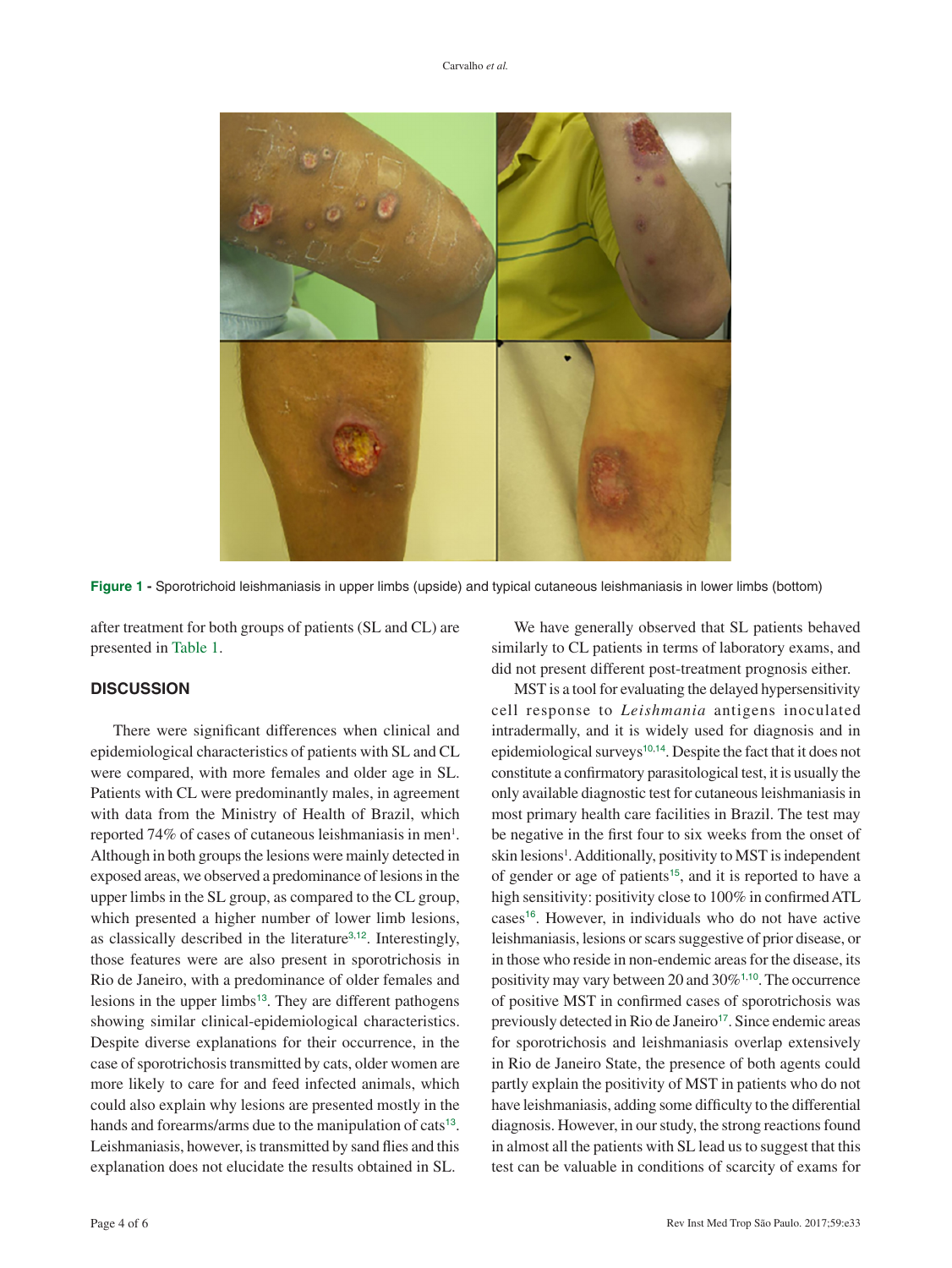<span id="page-4-0"></span>the parasitological diagnosis of leishmaniasis. There was a trend to higher values of MST in patients with SL than in patients with CL.

In patients with CL, there are also generally low to moderate levels of specific antibodies detected by both IFA and ELISA, when compared to the levels found in patients with the mucosal forms of the disease. However, there are individual variations<sup>11,[18](#page-5-0)</sup>. In our study, both groups (SL and CL) showed moderate to high percentages of positivity in leishmaniasis serology by those methods.

<span id="page-4-2"></span>Regarding parasite detection by culture of fragments of lesions collected through biopsy, considered as the gold standard for ATL diagnosis, the majority of our patients were diagnosed based on the parasite isolation (85% in both SL and CL groups). This positivity is higher than usually described<sup>[12](#page-5-0),[19](#page-5-0)</sup>. In addition, both studied groups showed moderate sensitivity of parasite detection in histopathology. Sensitivity indices of histopathology in the literature show wide variation<sup>1,[12](#page-5-0)</sup>; however, immunohistochemistry showed higher sensitivities than hematoxylin-eosin staining for the parasite detection<sup>9</sup>.

The analyzed patients in the present study came from a geographical area with a large predominance of *Leishmania (V.) braziliensis*, like most of Brazilian regions. This can be considered a limitation of the study. In the Amazon region, for example, the coexistence of different species of *Leishmania* could lead to other findings. Additional studies to verify clinical and epidemiological features of SL patients under conditions of greater diversity of the parasite population can add information to the SL characterization. However, as SL is reported in other countries<sup>[20](#page-5-0)-[22](#page-5-0)</sup> where *L. (V.) braziliensis* has not been reported, it seems that this clinical presentation is mostly due to the characteristics of the patients. In addition, as sporotrichosis has been described in different regions all over the world[23](#page-5-0)-[26](#page-5-0), differential diagnosis may become a real challenge elsewhere.

<span id="page-4-6"></span><span id="page-4-5"></span>The results of the present study suggest that SL and CL patients have different characteristics, and they reflect mainly clinical and epidemiological variations between the groups. Since these differences could be produced by distinct immunological profiles, studies are now been performed in order to clarify *in situ* immunological distinctions between SL and CL.

# **ACKNOWLEDGEMENTS**

The authors would like to thank the Instituto Nacional de Infectologia/*Fundação Oswaldo Cruz*; CNPq (*Conselho Nacional de Desenvolvimento Cient*í*fico e Tecnológico*); CAPES (*Coordenação de Aperfeiçoamento de Pessoal de Nível Superior*); PROEP-CNPq (402557/2011-5) and

FAPERJ (*Fundação Carlos Chagas Filho de Amparo à Pesquisa no Estado do Rio de Janeiro*, process Nº E26/111.230/2014) for their financial support. The funders had no role in the study design, data collection and analysis, decision to publish or preparing the manuscript.

# <span id="page-4-1"></span>**REFERENCES**

- 1. [Brasil. Ministério da Saúde. Manual de vigilância da leishmaniose](#page-0-0)  [Tegumentar Americana. 2ª ed. Brasília: Ministério da Saúde,](#page-0-0)  [2010.](#page-0-0)
- 2. [Bari AU, Rahman SB. Many faces of cutaneous leishmaniasis.](#page-0-1)  [Indian J Dermatol Venereol Leprol. 2008;74:23-7.](#page-0-1)
- 3. [Guerra JA, Talhari S, Paes MG, Garrido M, Talhari JM. Aspectos](#page-0-2)  [clínicos e diagnósticos da leishmaniose tegumentar americana](#page-0-2)  [em militares simultaneamente expostos à infecção na](#page-0-2)  [Amazônia. Rev Soc Bras Med Trop. 2003;36:587-90.](#page-0-2)
- 4. [Azeredo-Coutinho RB, Conceição-Silva F, Schubach A,](#page-0-3)  [Cupolillo E, Quintella LP, Madeira MF, et al. First report of](#page-0-3)  [diffuse cutaneous leishmaniasis and](#page-0-3) *Leishmania amazonensis* [infection in Rio de Janeiro State, Brazil. Trans R Soc Trop Med](#page-0-3)  [Hyg. 2007;101:735-7.](#page-0-3)
- 5. Iftikhar N, Bari I, [Ejaz A. Rare variants of cutaneous](#page-0-4)  [leishmaniasis: whitlow, paronychia and sporotrichoid. Int J](#page-0-4)  [Dermatol. 2003;42:807-9.](#page-0-4)
- 6. [Baptista C, Schubach AO, Madeira MF, Leal CA, Pires MQ,](#page-0-5)  Oliveira FS, et al. *[Leishmania \(Viannia\) braziliensis](#page-0-5)* genotypes [identified in lesions of patients with atypical or typical](#page-0-5)  [manifestations of tegumentary leishmaniasis: evaluation by](#page-0-5)  [two molecular markers. Exp Parasitol. 2009;42:317-2.](#page-0-5)
- <span id="page-4-4"></span><span id="page-4-3"></span>7. [López-Escobar M, Drake-Monfort M, Salesa-Gutiérrez de Rozas](#page-0-6)  [R, Hermana-Ramírez S. Leishmaniose cutanea esporotricoide.](#page-0-6)  [Actas Dermosifiliogr. 2007;98:444-5.](#page-0-6)
- 8. [Almeida AB, Souza VR, Sorte EC, Figueiredo FB, Paula DA,](#page-1-2)  [Pimentel MF, et al. Use of parasitological culture to detect](#page-1-2)  *Leishmania* (*Leishmania*) *chagasi* [in naturally infected dogs.](#page-1-2)  [Vector Borne Zoonotic Dis. 2011;11:1555-60.](#page-1-2)
- 9. [Quintella L, Cuzzi T, Madeira M, Okamoto T, Schubach AO.](#page-1-3)  [Immunoperoxidase technique using an anti-](#page-1-3)*Leishmania (L.) chagasi* [hyperimmune serum in the diagnosis of culture](#page-1-3)[confirmed American tegumentary leishmaniasis. Rev Inst Med](#page-1-3)  [Trop Sao Paulo. 2009;51:83-6.](#page-1-3)
- 10. [Fagundes A, Marzochi MC, Perez M, Schubach A, Ferreira](#page-1-4)  [A, Silva JP, et al. Skin reactivity to thimerosal and phenol](#page-1-4)[preserved Montenegro antigen in Brazil. Acta Trop.](#page-1-4)  [2007;101:25-30.](#page-1-4)
- 11. [Barroso-Freitas AP, Passos SR, Mouta-Confort E, Madeira MF,](#page-1-5)  [Schubach AO, Santos GP, et al. Accuracy of an ELISA and](#page-1-5)  [indirect immunofluorescence for the laboratory diagnosis of](#page-1-5)  [American tegumentary leishmaniasis. Trans R Soc Trop Med](#page-1-5)  [Hyg. 2009;103:383-9.](#page-1-5)